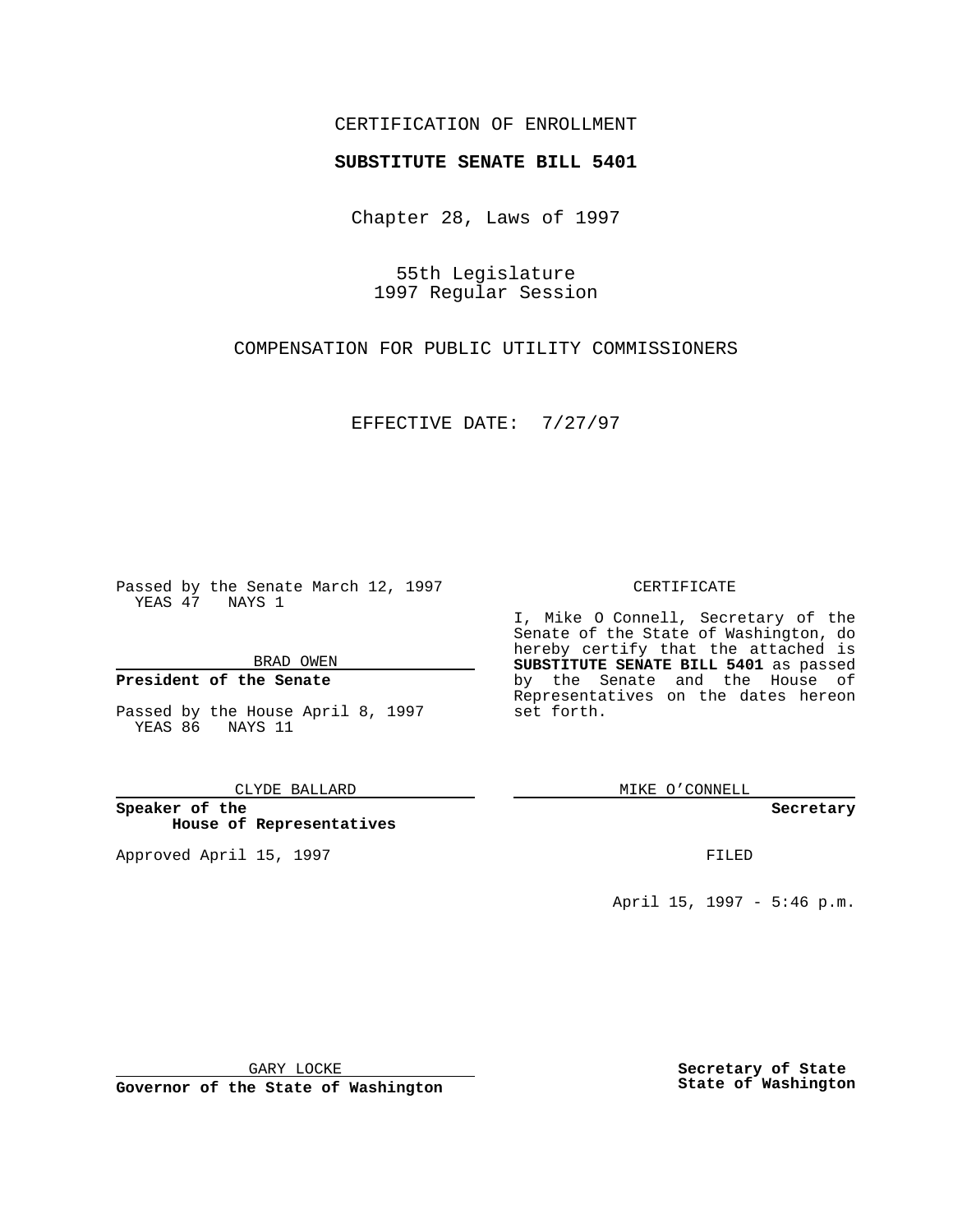# **SUBSTITUTE SENATE BILL 5401** \_\_\_\_\_\_\_\_\_\_\_\_\_\_\_\_\_\_\_\_\_\_\_\_\_\_\_\_\_\_\_\_\_\_\_\_\_\_\_\_\_\_\_\_\_\_\_

\_\_\_\_\_\_\_\_\_\_\_\_\_\_\_\_\_\_\_\_\_\_\_\_\_\_\_\_\_\_\_\_\_\_\_\_\_\_\_\_\_\_\_\_\_\_\_

Passed Legislature - 1997 Regular Session

### **State of Washington 55th Legislature 1997 Regular Session**

**By** Senate Committee on Government Operations (originally sponsored by Senators Sellar, Snyder and Haugen)

Read first time 02/21/97.

1 AN ACT Relating to compensation for public utility district 2 commissioners; and amending RCW 54.12.080.

3 BE IT ENACTED BY THE LEGISLATURE OF THE STATE OF WASHINGTON:

4 **Sec. 1.** RCW 54.12.080 and 1985 c 330 s 4 are each amended to read 5 as follows:

6 (1) Commissioners of public utility districts are eligible to 7 receive salaries as follows:

8 (a) Each public utility district commissioner of a district 9 operating utility properties shall receive a salary of one thousand 10 dollars per month during a calendar year ((which shall depend upon the 11 total gross revenue of the district from its distribution system and 12 its generating system, if any, for)) if the district received total 13 gross revenue of over fifteen million dollars during the fiscal year 14 ending June 30th ((prior to such)) before the calendar year((, based 15 upon the following schedule: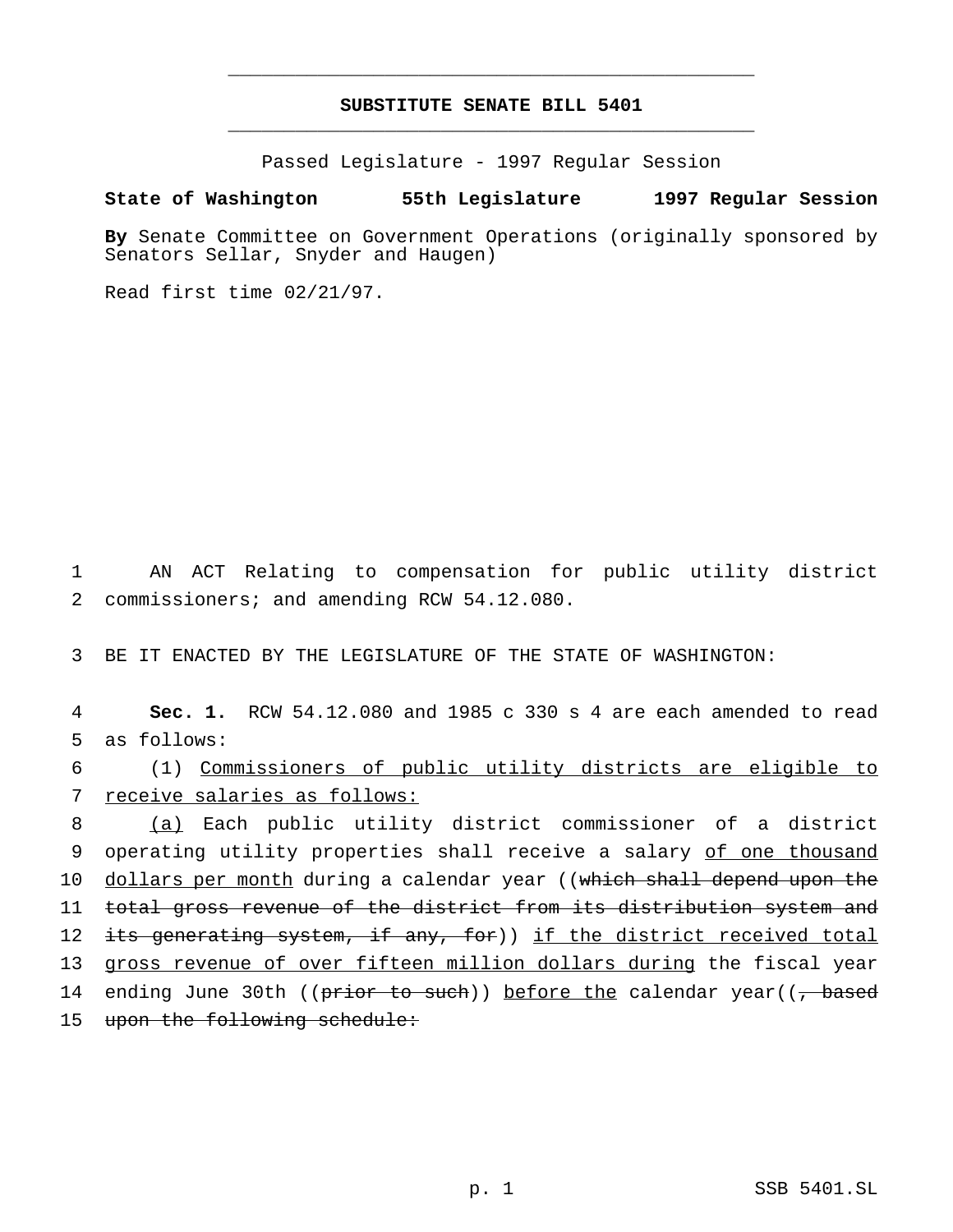1 REVENUE REGIONALE SALARY OVER \$15 million \$500 per month 3 \$2 to 15 million 3350 per month)). However, the board of commissioners of such a public utility district may pass a 5 resolution increasing the rate of salary up to thirteen hundred dollars per month. (b) Each public utility district commissioner of a district operating utility properties shall receive a salary of seven hundred 9 dollars per month during a calendar year if the district received total gross revenue of from two million dollars to fifteen million dollars 11 during the fiscal year ending June 30th before the calendar year. However, the board of commissioners of such a public utility district 13 may pass a resolution increasing the rate of salary up to nine hundred 14 dollars per month. (c) Commissioners of other districts shall serve without salary

16 ((unless the district provides by)). However, the board of 17 commissioners of such a public utility district may pass a resolution 18 providing for ((the payment thereof, which however shall)) salaries not 19 ((exceed two)) exceeding four hundred dollars per month for each commissioner.

 (2) In addition to salary, all districts may provide by resolution for the payment of per diem compensation to each commissioner at a rate not exceeding fifty dollars for each day or major part thereof devoted to the business of the district, and days upon which he attends meetings of the commission of his district or meetings attended by one or more commissioners of two or more districts called to consider business common to them, but such compensation paid during any one year to a commissioner shall not exceed seven thousand dollars. Per diem compensation shall not be paid for services of a ministerial or professional nature.

 $((+2)^{n})$  (3) Any commissioner may waive all or any portion of his or her compensation payable under this section as to any month or months during his or her term of office, by a written waiver filed with the district as provided in this section. The waiver, to be effective, must be filed any time after the commissioner's election and prior to the date on which the compensation would otherwise be paid. The waiver shall specify the month or period of months for which it is made.

38  $((+3))$   $(4)$  Each district commissioner shall be reimbursed for reasonable expenses actually incurred in connection with such business